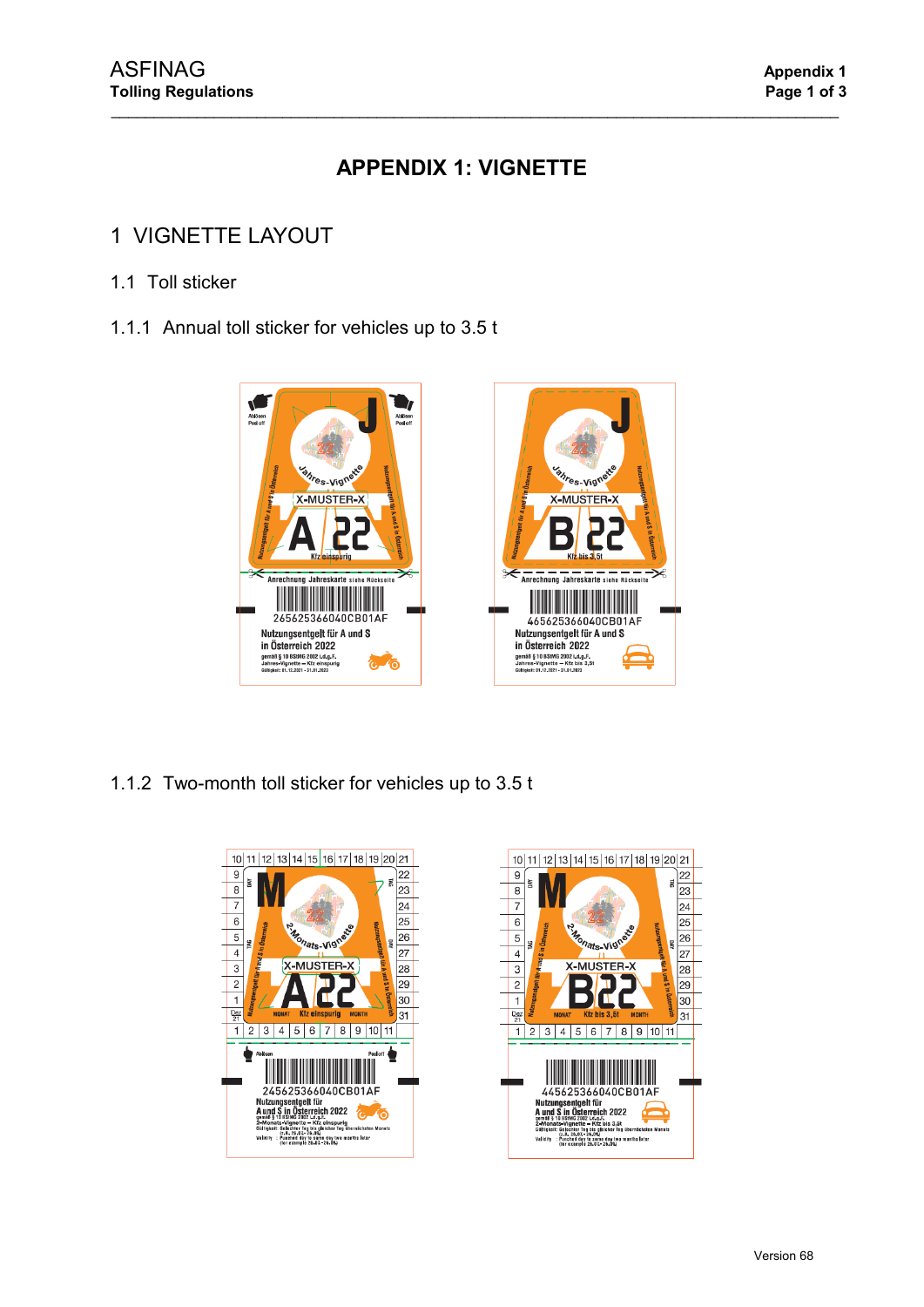

\_\_\_\_\_\_\_\_\_\_\_\_\_\_\_\_\_\_\_\_\_\_\_\_\_\_\_\_\_\_\_\_\_\_\_\_\_\_\_\_\_\_\_\_\_\_\_\_\_\_\_\_\_\_\_\_\_\_\_\_\_\_\_\_\_\_\_\_\_\_\_\_\_\_\_\_\_\_\_\_\_\_\_\_\_

## 1.1.3 Ten-day toll sticker for vehicles up to 3.5 t



1.2 Digital Vignette for vehicles up to 3.5 t